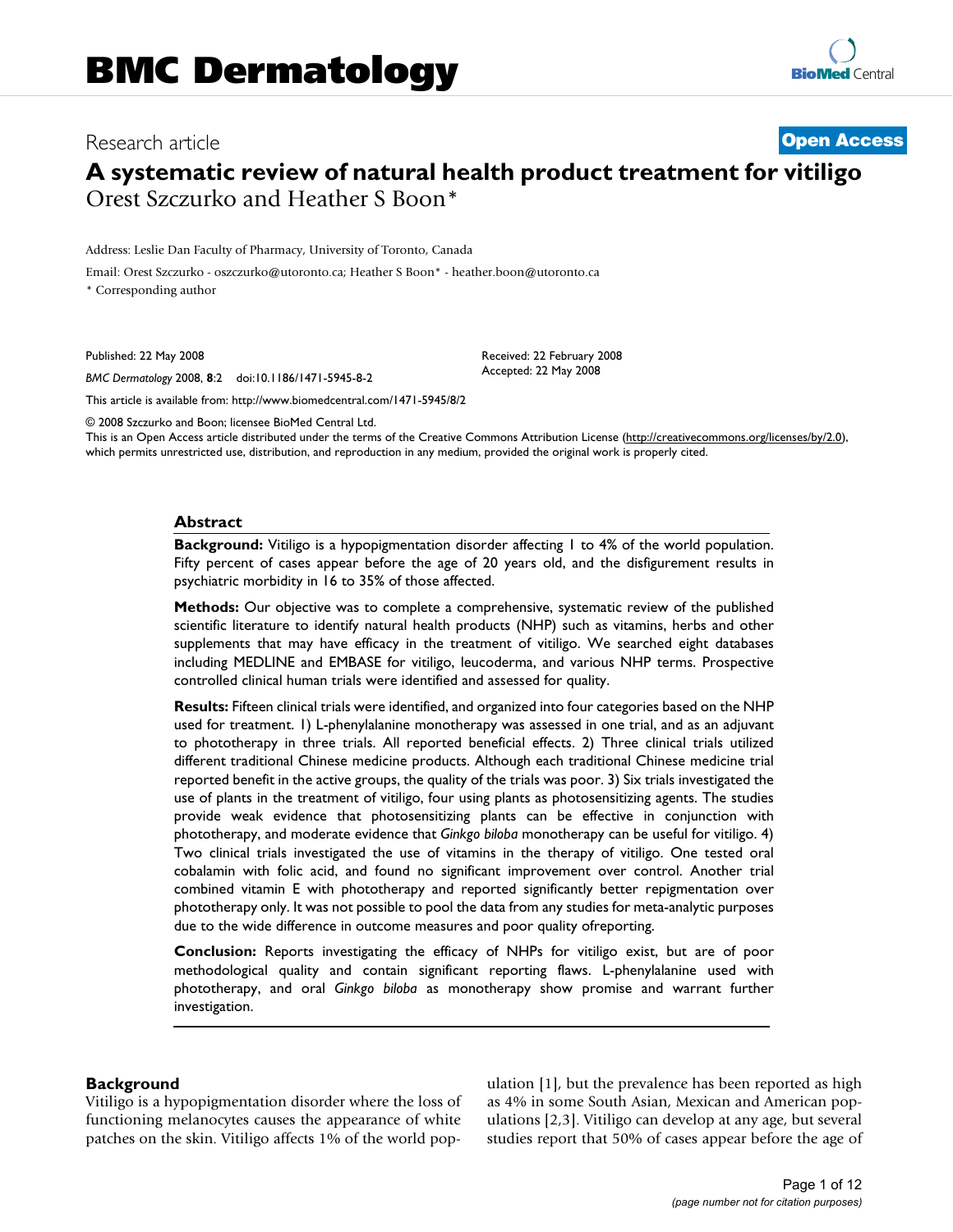20 [4-6]. Barona found that in patients with unilateral vitiligo the mean age at onset was 16.3 years (95% CI: 12 to 19 years), compared to 24.8 years (95% CI: 22 to 28 years) in patients with bilateral vitiligo [7].

Sixteen to 35% of patients with vitiligo experience significant psychiatric morbidity [8]. Depression (10%), dysthymia (7–9%), sleep disturbances (20%), suicidal thoughts (10%), suicidal attempts (3.3%) and anxiety (3.3%) have been found in those affected with vitiligo [8]. Vitiligo can also lead to difficulties in forming relationships, avoidance of certain social situations, and difficulties in sexual relationships [9]. Vitiligo can be confused with leprosy, which also causes loss of pigment, thus further stigmatizing patients [10].

Several systematic reviews assessing the clinical efficacy of topical corticosteroids, narrowband ultraviolet light B (UVB), psoralen with ultraviolet light A exposure (PUVA), calcipotriol, l-phenylalanine, topical immunomodulators (tacrolimus and pimecrolimus), excimer laser, and surgical therapy in the management of symptoms associated with vitiligo have recently been published, including in the Journal of the American Medical Association (JAMA) and by the Cochrane Collaboration [1,11,12]. These reviews conclude that there is some evidence that topical steroids are of benefit, but report concerns with long term side effects of topical steroids. The review authors also report some evidence for the efficacy of phototherapy (UVA or UVB) as a monotherapy, or combined with psoralens or calcipotriol. However, concerns are raised about side effects such as phototoxic reactions, blistering, and lack of data on long term skin cancer risk. All three systematic reviews conclude that use of topical immunomondulators shows promise, but that further evaluation is needed. In addition, the systematic review by Whitton [1] performed for the Chochrane collaboration and the systematic review published by Forschner [11] in JAMA indicate that L-phenylalanine use with phototherapy appears promising, but that more research is necessary before firm conclusions can be drawn.

Although many clinical trials examining the use of natural health product (NHP) interventions (e.g., vitamins, minerals, herbal medicines and other supplements) for vitiligo have been published, we were unable to find any systematic reviews of these. Here we report the results of a systematic review of controlled clinical trials investigating the efficacy of NHPs in the treatment of vitiligo.

# **Methods**

Our objective was to complete a comprehensive, systematic review of the published scientific literature to identify NHPs that may have efficacy in the treatment of vitiligo. The databases and search terms used are listed in Table 1.

All databases were searched for all available years up to August 27, 2007. The first two items (vitiligo, leucoderma) were searched individually in each database and combined together using the "OR" boolean. All search terms except the first two (vitiligo, leucoderma) were searched individually in each database and combined together using the "OR" boolean. The results from the searches of the first two bullets were then combined with the rest of the search terms by utilizing the "AND" boolean.

The resulting list was assessed for inclusion and exclusion criteria based on title and abstract. Full reports of the studies that matched the inclusion criteria were collected, translated where necessary, and re-assessed to make a final decision regarding inclusion or exclusion. The assessment process was completed by OS, in consultation with HB.

This systematic review included prospective controlled clinical human trials. Randomization was not a requirement for inclusion in the review. Only studies which used NHPs as defined by Health Canada [13] were selected. Essentially, Health Canada defines any compound found in nature that is used for health purposes as a NHP including: vitamins, minerals, and any product derived from a plant, animal, fungi or algae. In addition, the patients in the trials must have been diagnosed with any form of vitiligo as defined by Merck [14]. The Merck manual defines vitiligo as a loss of skin melanocytes leading to sharply demarcated depigmented areas, often systematically spread. Diagnosis is made by examination, and skin lesions are accentuated under Wood's light. The inclusion and exclusion criteria were determined a priori. We included trials published in any language, treating males or females of any age and skin type. Epidemiological association studies, and publications where the full study report was not available were excluded.

The included trials were assessed for design quality using the Jadad scale [15]. Based on the Jadad scale, one point is assigned if the study is described as randomized; one point is given if the study is described as double blind, and one point is awarded if there is a description of withdrawals and dropouts in the report. Additionally, one point is awarded if the randomization method was described and is appropriate (e.g., random number tables or computer generated sequence), and one final point is awarded if the double blinding method was described and is appropriate. If the randomization or double blinding methods were inappropriate, one point for each inappropriate method is deducted. The maximum score is 5, indicating a high quality trial. Previous reviews report a mean Jadad score of 3.12 for herbal trials [16], and a mean Jadad score of 3.2 for trials of conventional medicine [17]. A study by Klassen directly comparing the quality of CAM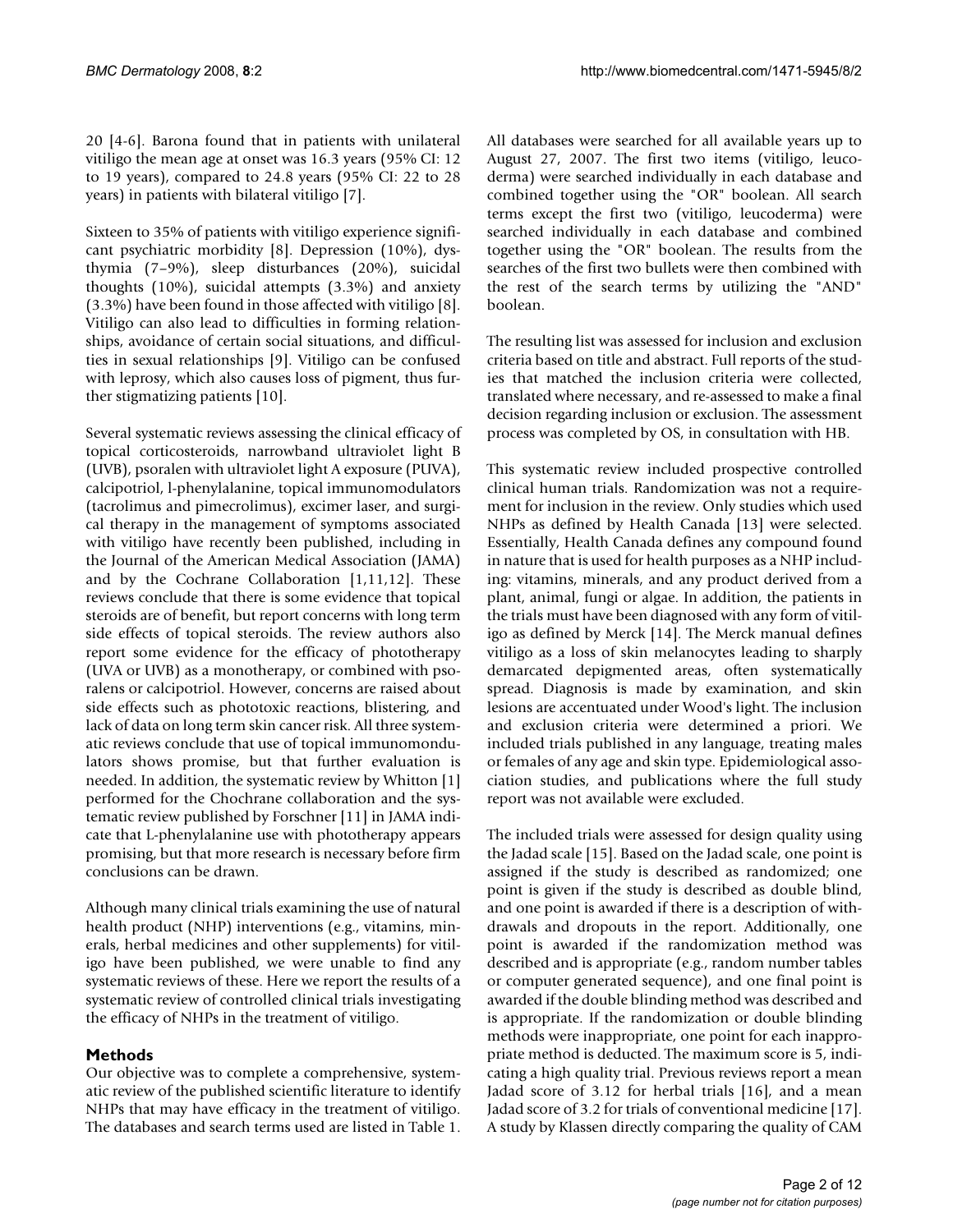#### **Table 1: Search Strategy**

| <b>Databases Searched</b> For all available years up to August 27, 2007 |                                        |  |  |  |  |  |  |
|-------------------------------------------------------------------------|----------------------------------------|--|--|--|--|--|--|
| All EBM Reviews (Cochrane)                                              | International Pharmaceutical Abstracts |  |  |  |  |  |  |
| Allied and Complementary Medicine                                       | Journals@ovid Full Text                |  |  |  |  |  |  |
| CINAHL (OVID)                                                           | <b>MEDLINE</b>                         |  |  |  |  |  |  |
| <b>EMBASE</b>                                                           | Ovid Helathstar                        |  |  |  |  |  |  |

#### **Search Terms**

All items were searched individually in each database. The leucoderma and vitiligo were combined together using the OR boolean. The rest of the search group were combined together into a second group using the OR boolean. The first and second group were then combined using the AND boolean.

(complementary and alternative medicine) and conventional medicine trials reports a median Jadad score of 3 for CAM and 2 for conventional medicine trials, citing no significant difference between the two [18]. These findings are consistent with another recently published study comparing the quality of placebo-controlled trials of western phytotherapy with conventional medicine, which concluded that the quality of phytotherapy trials was superior to those of conventional medicine [19].

In addition to the information required to calculate the Jadad score, the following information was extracted from each paper: study design, number of participants, compliance, inclusion and exclusion criteria, intervention, outcome measure, results and adverse events. This information was collected to facilitate comparison with the Cochrane Collaboration's review of conventional biomedical vitiligo treatments [1].

# **Results**

The initial search of NHP search terms and Vitiligo resulted in 986 citations. A manual review of titles and abstracts was conducted to identify studies appearing to meet the inclusion and exclusion criteria which resulted in 47 articles. The full text of these articles was obtained

and reviewed. Studies without a control group, epidemiological reports, and incomplete reports were discarded. This process resulted in 15 articles that met the inclusion and exclusion criteria. Details of these studies are summarized in Table 2.

Of the 15 trials included in this review 11 were published in English, three in Chinese, and one in French. Trial reports published in Polish, Russian, German, Spanish and Italian were reviewed during the second stage of data collection; however, these were either incomplete, did not involve NHPs, or were uncontrolled and therefore did not meet our inclusion criteria. Of the trials included in this review, ten studied NHPs as an adjunct to UVA or UVB, and five investigated NHPs as the primary treatment. We group the clinical trials into four broad categories of NHP interventions: L-phenylalanine, traditional Chinese medicine (TCM) products, herbs, and vitamins.

The most commonly studied intervention was L-phenylalanine, assessed in three trials as an adjuvant to UVA or UVB phototherapy [20,21] (Siddiqui references two trials in one paper), and in one trial with other agents but without phototherapy [22]. At doses ranging from 50 mg/kg to 100 mg/kg for 6 to 18 months, all trials reported benefi-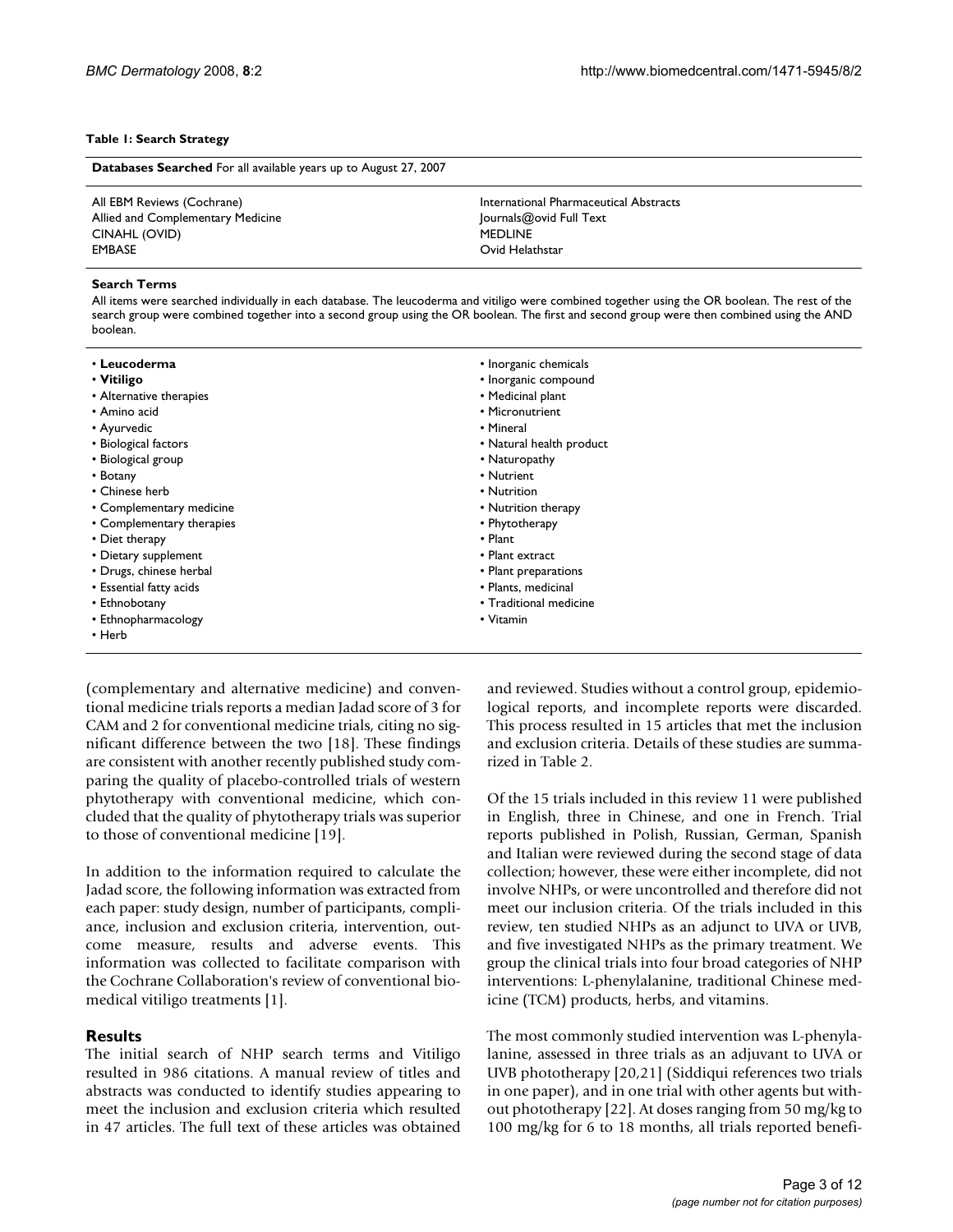## **Table 2: Summary of Study Results**

| Study ID Year &<br>Country              | <b>Study Design</b>                   | <b>JADAD</b><br>score (0-5) | $N(n = total;$<br>$a = active;$<br>$c = control$ )                                                                                                                                                                     | <b>Dropouts</b>                     | Inclusion/<br><b>Exclusion Criteria</b>                                                                                                                     | Intervention                                                                                                                                                                                                                                                                                                                                                                                                                                                        | Main Outcome<br><b>Measure</b>                                                                                                                                                                                                                                                                       |                                                                                                                                                                                                                                                                                                                                                          | <b>Results</b>                                                                                                                                                                                                         |
|-----------------------------------------|---------------------------------------|-----------------------------|------------------------------------------------------------------------------------------------------------------------------------------------------------------------------------------------------------------------|-------------------------------------|-------------------------------------------------------------------------------------------------------------------------------------------------------------|---------------------------------------------------------------------------------------------------------------------------------------------------------------------------------------------------------------------------------------------------------------------------------------------------------------------------------------------------------------------------------------------------------------------------------------------------------------------|------------------------------------------------------------------------------------------------------------------------------------------------------------------------------------------------------------------------------------------------------------------------------------------------------|----------------------------------------------------------------------------------------------------------------------------------------------------------------------------------------------------------------------------------------------------------------------------------------------------------------------------------------------------------|------------------------------------------------------------------------------------------------------------------------------------------------------------------------------------------------------------------------|
| Akyol 2002 [32]<br>Turkey               | controlled                            | 0                           | $n = 30$<br>$a = 15$<br>$c = 15$                                                                                                                                                                                       | not reported                        | Inclusion<br>patients with active,<br>extensive &<br>generalized vitiligo<br>14-60 years old<br>skin type II, III, IV                                       | Active<br>PUVA + vit E (900 IU/<br>day)<br>Control<br>PUVA 3x/wk, 315-400<br>nm emission spect<br>increased by 20% up to<br>erythema<br>Duration: 6 months                                                                                                                                                                                                                                                                                                          | front and back total<br>body photographs<br>pigmentation rated as:<br>$-$ bad $(0 - 25%)$<br>- moderate (25-74%)<br>- good (75% or more)                                                                                                                                                             | <b>PUVA + Vit E</b><br>allowed good<br>improvement in 60%<br>of patients, with no<br>significant oxidation.<br>Active<br>bad 3 (20%)<br>moderate $3(20%)$<br>good 9 (60%)                                                                                                                                                                                | Control<br>bad 5 (33%)<br>moderate 4 (27%)<br>good 6 (40%)                                                                                                                                                             |
| Bedi 1989 [26]<br>India                 | placebo, controlled                   | 0                           | $n = 32$<br>$c =$ "self controlled"<br>placebo for 1 month<br>every 3 months                                                                                                                                           | 2 participants lost to<br>follow up | Inclusion<br>- male and female<br>- 6–42 years old                                                                                                          | - methoxsalen tablets<br>10-20 mg QD +<br>methoxsalen ointment/<br>$lotion-0.75% + P$ , kurrog<br>$r$ hizomes - 200 mg<br>dried herb BID +<br>exposure to sunlight<br>Duration: 36-1.8<br>months: 12.13 months<br>average treatment<br>length                                                                                                                                                                                                                       | response rated as:<br>$-4$ = complete cure<br>$-3$ = fast & continuous<br>reduction in patches<br>$-2$ = slow, continues<br>reduction in patches<br>$-1 = v$ . slow progress<br>$-0 = 0$ progress                                                                                                    | 93% responded to<br>treatment. 27%<br>achieved complete<br>cure.<br>$4 = 8/30$<br>$3 = 17/30$<br>$2 = 2/30$<br>$1 = 3/30$                                                                                                                                                                                                                                |                                                                                                                                                                                                                        |
| Cheng 1987 [23]<br>China                | randomized,<br>controlled             | $\overline{\phantom{a}}$    | $n = 329$<br>A: $16$ = needle<br>$B: 9 =$ medication<br>$C: 5 = phototherapy$<br>D: $128 =$ needle +<br>medication<br>E: $61$ = needle +<br>medication + suntan<br>$F: 110 =$ needle +<br>medication +<br>phototherapy | not reported                        | not reported                                                                                                                                                | - needle = $\frac{1}{2}$ ml<br>bottle, injected 2-4 mL<br>OD.<br>- medication $= 235$<br>used "Vitiligo<br>medication"; 48 used 8-<br>MOP; 25 used "vitiligo<br>cream"; rest prescribed<br>egg yolk before suntan<br>or phototherapy<br>- suntan $=$ mid-May to<br>end of Sept whole body<br>naked suntan, I-3 hr<br>per day, 8-10 am, or 4-<br>6 pm<br>- phototherapy $=$ long<br>wave phototherapy,<br>every $2-3$ days $5-25$<br>cm2 or 1-10% of body<br>surface | response rated as:<br>- excellent = color of<br>lesion turns to normal<br>- very good $=$ color of<br>lesion turns normal for<br>over 60% of body<br>surface<br>- $good = lesion gets$<br>smaller and appearance<br>of black granules<br>- bad = lesion identical<br>to that before the<br>treatment | <b>Treatment with</b><br>suntan effective<br>after 60 days.<br>Group A:<br>$2 =$ excellent<br>$5 =$ very good<br>$9 = good$<br>Group B<br>$I =$ excellent<br>$2 =$ very good<br>$6 = good$<br>Group C<br>$4 = good$<br>$I = bad$<br>Group F<br>$16 =$ excellent<br>$35 =$ very good<br>$58 = \text{good}$<br>$I = bad$<br>$109$ = overall good<br>result | Group D<br>$8 =$ excellent<br>$37 =$ very good<br>$79 = \text{good}$<br>$4 = bad$<br>$124$ = overall good<br>result<br>Group E<br>$12 =$ excellent<br>$26$ = very good<br>$23 = good$<br>$61$ = overall good<br>result |
| <b>Cormane 1985 [20]</b><br>Netherlands | controlled by run in<br>over 4 months | $\mathbf{0}$                | $n = 19$                                                                                                                                                                                                               | not reported                        | Inclusion<br>- male and female<br>- generalized vitiligo<br>- above 18 years old<br>Exclusion<br>- past spontaneous<br>improvement<br>- CI to phenylalanine | I-phe 50 mg/kg after a<br>low protein breakfast +<br>UVA 2x/wk<br>Duration: 6-8 months<br>Controlled by run in<br>with I-phe 50 mg/kg 2x/<br>wk for 4 months                                                                                                                                                                                                                                                                                                        | repigmentation was<br>classified as dense,<br>sparse or none                                                                                                                                                                                                                                         | Repigmentation<br>achieved in 94.7% of<br>patients.<br>dense repigmentation<br>in $26.3\%$ (5 pts)<br>sparse 68.4% (13 pts)<br>none $5.2$ (1 pt)                                                                                                                                                                                                         |                                                                                                                                                                                                                        |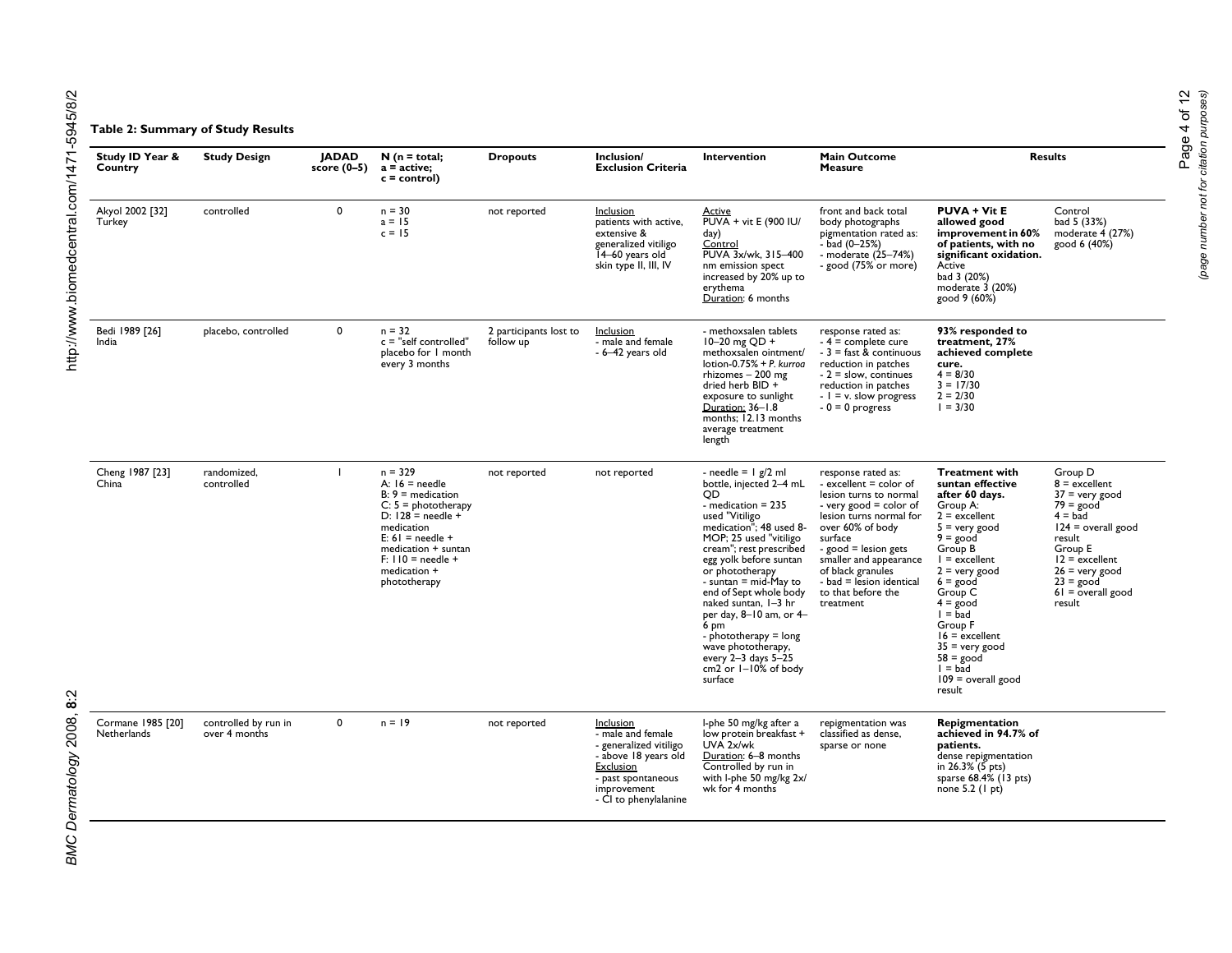| Jin 1983 [25]<br>China     | randomized,<br>controlled   |                | $n = 232$<br>A: $n = 100$<br>$B: n = 51$<br>$C: n = 52$<br>$D: n = 28$ | not reported   | not reported                                                                                                                          | A: Chinese Herb/<br>Medicine I<br>Ingredients: multi herb<br>formula<br><b>B: Corticoids</b><br>15 mg per day, oral (if<br>effective decrease 5 mg<br>every 2-4 weeks)<br>C: Chinese Herb/<br>Medicine 2 +<br>Corticoids<br>Ingredients different<br>from Chinese Herb/<br>Medicine I* Group<br>A,B,C also applies 30%<br>Psoralen topically<br>D: Control<br>apply 30% Psoralen<br>topically<br>Duration: 2 months | response rated as:<br>- Excellent $=$ all lesions<br>disappear, normal skin<br>color reappears<br>- Very good $=$<br>reduction in lesion,<br>>60% of damaged skin<br>surface regains normal<br>skin color<br>- Good = reduction in<br>lesion, 10-60% of<br>damaged skin surface<br>regains normal skin<br>color<br>- Bad = lesion shows no<br>change in appearance<br>or size, $<$ 10% of<br>damaged skin surface<br>regains normal skin<br>color | <b>Chinese medicine 2</b><br>& corticoids<br>provided the best<br>treatment.<br>Group A<br>$13\% =$ excellent<br>$17%$ = very good<br>$34\% = good$<br>$36\% = \mathrm{bad}$<br>Group C<br>$31\%$ = excellent<br>$14%$ = very good<br>$28\%$ = good<br>$27\% =$ bad                                                                                                            | Group B<br>$18\% =$ excellent<br>$13%$ = very good<br>$29\% = good$<br>$40\% =$ bad<br>Group D<br>$0\% =$ excellent<br>$6\%$ = very good<br>$27\% = \text{good}$<br>$67\% = \bar{b}$ ad |
|----------------------------|-----------------------------|----------------|------------------------------------------------------------------------|----------------|---------------------------------------------------------------------------------------------------------------------------------------|---------------------------------------------------------------------------------------------------------------------------------------------------------------------------------------------------------------------------------------------------------------------------------------------------------------------------------------------------------------------------------------------------------------------|---------------------------------------------------------------------------------------------------------------------------------------------------------------------------------------------------------------------------------------------------------------------------------------------------------------------------------------------------------------------------------------------------------------------------------------------------|--------------------------------------------------------------------------------------------------------------------------------------------------------------------------------------------------------------------------------------------------------------------------------------------------------------------------------------------------------------------------------|-----------------------------------------------------------------------------------------------------------------------------------------------------------------------------------------|
| Khemis 2004 [30]<br>France | randomized, double<br>blind | $\overline{2}$ | $n = 30$<br>self controlled by<br>contralateral side                   | 13 dropped out | Inclusion<br>participants with 2<br>vitiliginous lesions<br>each with at least 10<br>cm in diameter<br>Exclusion<br>unstable vitiligo | Active<br>Vitix + UVB<br>Control<br>Placebo + UVB                                                                                                                                                                                                                                                                                                                                                                   | primary:<br>- reduction of lesion<br>surface area by 50%<br>- photographs under<br>normal and Woods<br>Lamp                                                                                                                                                                                                                                                                                                                                       | The difference<br>between control and<br>active was not<br>significant<br>4 participants did not<br>repigment<br>4 participants received<br>a reduction<br>6 achieved a reduction<br>of more than 50% of<br>lesion with Vitix and<br>UVB but not with<br>control<br>3 achieved had a<br>reduction of more than<br>50% of lesion with<br>control but not with<br>Vitix and UVB. |                                                                                                                                                                                         |
| Liu 2003 [24]<br>China     | randomized.<br>controlled   | $\blacksquare$ | $n = 74$<br>$a = 41$<br>$c = 33$                                       | not reported   | not reported                                                                                                                          | Active<br>- Xiaobai mixture orally<br>$(30 \text{ g}$ walnut, $10 \text{ g}$ red<br>flower, 30 g black<br>sesame, 30 g black<br>beans, 10 g zhi bei fu<br>ping, 10 g lu lu tong, 5<br>plums) I mL is<br>equivalent to 0.1 g raw<br>medication, 160 mL<br>once a day<br>Control<br>- 10 mg 8-MOP TID<br>Duration: 3 months                                                                                           | repigmentation rated<br>as:<br>- Excellent = normal<br>skin color reappears<br>- Very good = $>50\%$ of<br>damaged skin surface<br>regains normal skin<br>color<br>- Good = $10 - 50\%$ of<br>damaged skin surface<br>regains normal skin<br>color<br>- Bad = $<$ 10% of<br>damaged skin surface<br>regains normal skin<br>color                                                                                                                  | 95% of active and<br>79% of control group<br>showed good<br>results.<br>Active<br>$-12$ = excellent results<br>$-16$ = very good<br>results<br>$-11$ = good results<br>$-2$ = bad results<br>- Overall 95.12%<br>showed good results<br>Control<br>$-3$ = excellent results<br>$-14$ = very good<br>results<br>$-9$ = good results<br>$-7$ = bad results                       |                                                                                                                                                                                         |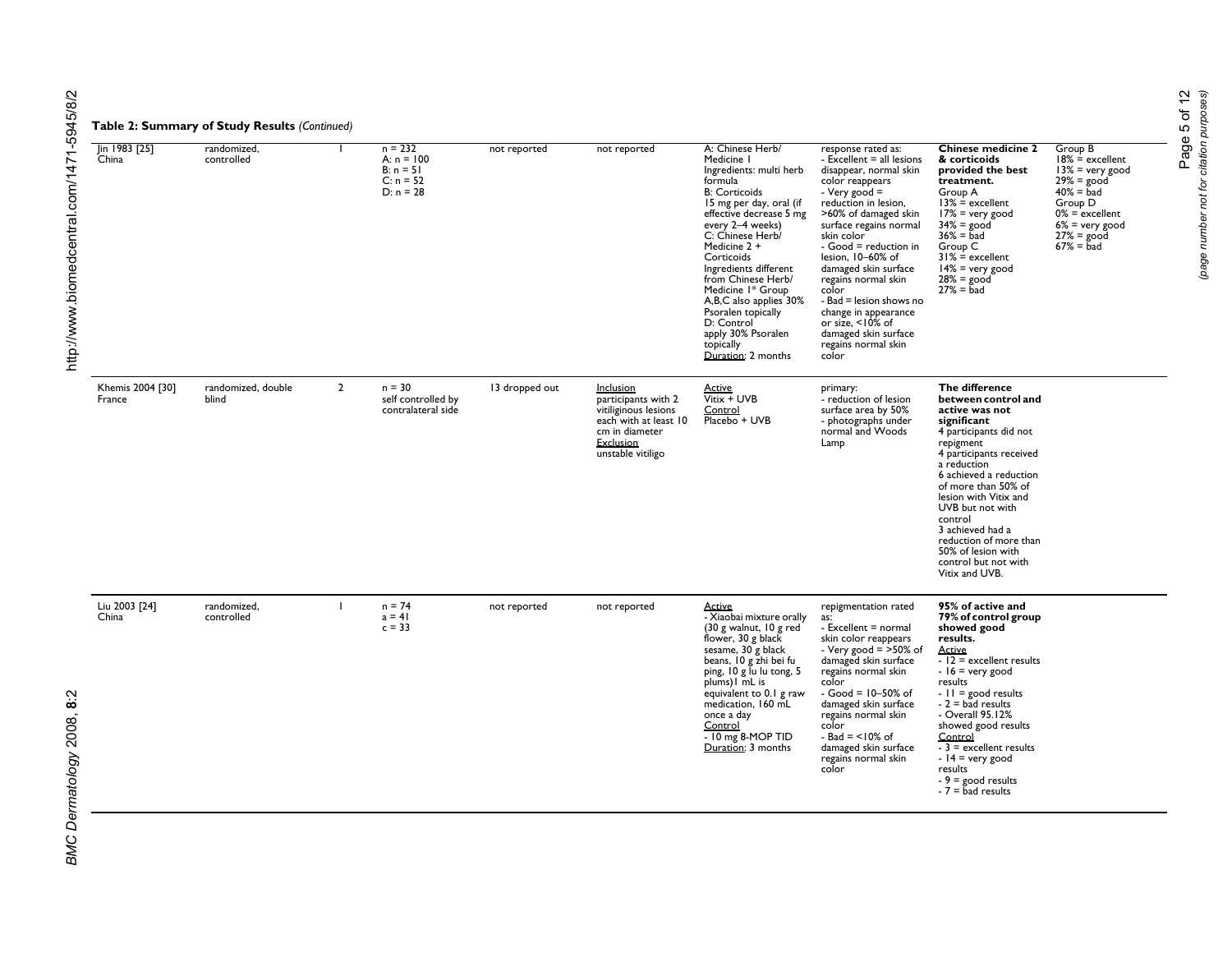| Middelkamp-Hup<br>2007 [28]<br>Netherlands | placebo controlled,<br>randomized, double<br>blind | 5                       | $n = 50$<br>$a = 25$<br>$c = 24$   | I lost to follow up at<br>last session                                       | Inclusion<br>- 18 years and older<br>- vitiligo vulgaris<br>Exclusion<br>- history of skin<br>cancer<br>- photosensitive<br>- pregnancy or<br>lactation<br>- segmental vitiligo<br>- phototherapy 3<br>months prior<br>- use of topical<br>treatments<br>- starting vitamins<br>during the study                                                       | <b>Active</b><br>Polypodium leucotomos<br>250 mg TID + NB-UVB<br>2x/wk (210-360 j/cm2<br>at start & gradually<br>increased)<br>Control<br>placebo TID + NB-UVB<br>Duration: 25-26 weeks                                                                                                                                                                                                                                                                                                                                                                                         | severity of vitiligo rated<br>as:<br>- very severe<br>- severe<br>- more severe<br>- less severe<br>- not so severe<br>secondary measures:<br>- digital photography of<br>all vitiligo lesions<br>- patient self<br>assessment scale 0-10<br>- monitored at w0, w6,<br>w12. w26<br>- for quality of life used<br>skin index-29 | <b>Clear trend toward</b><br>increase in repig-<br>mentation in head<br>and neck area with<br>NB-UVB and oral P.<br>leucotomos treat-<br>ment.<br>Percent<br>Repigmentation:<br>Head & Neck<br>$active = 44%$<br>control = $27%$<br>Extremities<br>$active = 30%$<br>control = $26%$                                                                                                          | Trunk<br>$active = 36%$<br>control = $30\%$<br>Hands and Feet<br>$active = 24%$<br>control = $19%$ |
|--------------------------------------------|----------------------------------------------------|-------------------------|------------------------------------|------------------------------------------------------------------------------|--------------------------------------------------------------------------------------------------------------------------------------------------------------------------------------------------------------------------------------------------------------------------------------------------------------------------------------------------------|---------------------------------------------------------------------------------------------------------------------------------------------------------------------------------------------------------------------------------------------------------------------------------------------------------------------------------------------------------------------------------------------------------------------------------------------------------------------------------------------------------------------------------------------------------------------------------|--------------------------------------------------------------------------------------------------------------------------------------------------------------------------------------------------------------------------------------------------------------------------------------------------------------------------------|-----------------------------------------------------------------------------------------------------------------------------------------------------------------------------------------------------------------------------------------------------------------------------------------------------------------------------------------------------------------------------------------------|----------------------------------------------------------------------------------------------------|
| Parsad 2003 [2]<br>India                   | randomized, placebo<br>controlled, double<br>blind | $\overline{2}$          | $n = 52$<br>$a = 26$<br>$c = 26$   | I active<br>2 control<br>"withdrew for<br>reasons unrelated to<br>the study" | Inclusion<br>gradually progressive<br>slow spreading<br>vitiligo<br>Exclusion<br>more than 3 lesions<br>or surface area of<br>depigmentation<br>greater than 10 cm2<br>over last I month                                                                                                                                                               | <b>Active</b><br>40 mg Ginkgo biloba<br>with 9.6 mg<br>ginkgoflavone<br>glycosides, TID<br>Control<br>sugar capsule TID<br>Duration: 6 months                                                                                                                                                                                                                                                                                                                                                                                                                                   | - photographs at 6-<br>weekly intervals<br>- repigmentation judged<br>as minimal (25%),<br>moderate (50%),<br>marked (75%),<br>complete (100%)-<br>degree of<br>repigmentation was<br>determined by<br>comparison of paper<br>tracings, written<br>descriptions, and actual<br>measurement of<br>vitiliginous areas            | Gingko biloba was<br>significantly more<br>effective.<br><b>Active</b><br>-20 pts stopped<br>progression of disease<br>(out of $25$ )<br>- 10 pts showed<br>marked to complete<br>repigmentation (75-<br>100%) (out of 25)<br>Control<br>- 8 pts arrested<br>progression of disease<br>(out of $22$ )<br>- 2 pts showed marked<br>to complete<br>repigmentation (75-<br>$100\%$ ) (out of 22) |                                                                                                    |
| Roias-Urdaneta 2007<br>$[22]$<br>Venezuela | randomized, double<br>blind                        | $\overline{\mathbf{3}}$ | $n = 100$<br>divided into 5 groups | all completed the<br>study                                                   | Inclusion<br>- stable vulgar vitiligo<br>- no treatment for 5<br>months before study<br>- 18 to 50 years old<br>- male or female<br>- no other pathology<br>- provided consent<br>for study and<br>treatment<br>Exclusion<br>- concomitant<br>disease<br>- treatment of vitiligo<br>5 months prior to<br>study<br>- not complying with<br>instructions | A: antioxidant and<br>mitochondrial<br>stimulating cream &<br>oral antioxidants &<br>phenylalanine<br>B: placebo cream and<br>oral antioxidants and<br>phenylalanine<br>C: oral administration<br>of antioxidants and<br>phenylalanine<br>D: placebo cream<br>E: antioxidant and<br>mitochondrial<br>stimulating cream<br>$c$ ream = $V$ itil $V$ enz<br>phenylalanine = 500 mg<br>q12 hrs for 5 months<br>oral antioxidants = Vit<br>A 20,000 IU<br>Vit C 1000 mg<br><b>Vit E 400 IU</b><br>Zinc 15 mg<br>Selenium 50 µg<br>Magnesium 2 mg<br>$CoQ1075$ mcg<br>pygnogenol I mg | main outcome<br>measures:<br>- clinical area of newly<br>formed pigment every<br>30 days<br>- point system for<br>classifying size<br>- histological presence<br>of melanocytes at<br>beginning and end                                                                                                                        | The use of<br>antioxidant and<br>mitochondrial<br>cream, and oral<br>antioxidants and<br>phenylalanine<br>provided best<br>results.<br>group A<br>- best results, 10.4<br>points ( $p < 0.001$ )<br>group E<br>- second best results<br>9.77 points ( $p < 0.001$ )<br>group B, C<br>$-4$ points ( $p < 0.05$ )<br>group D<br>- comparison placebo<br>group                                   |                                                                                                    |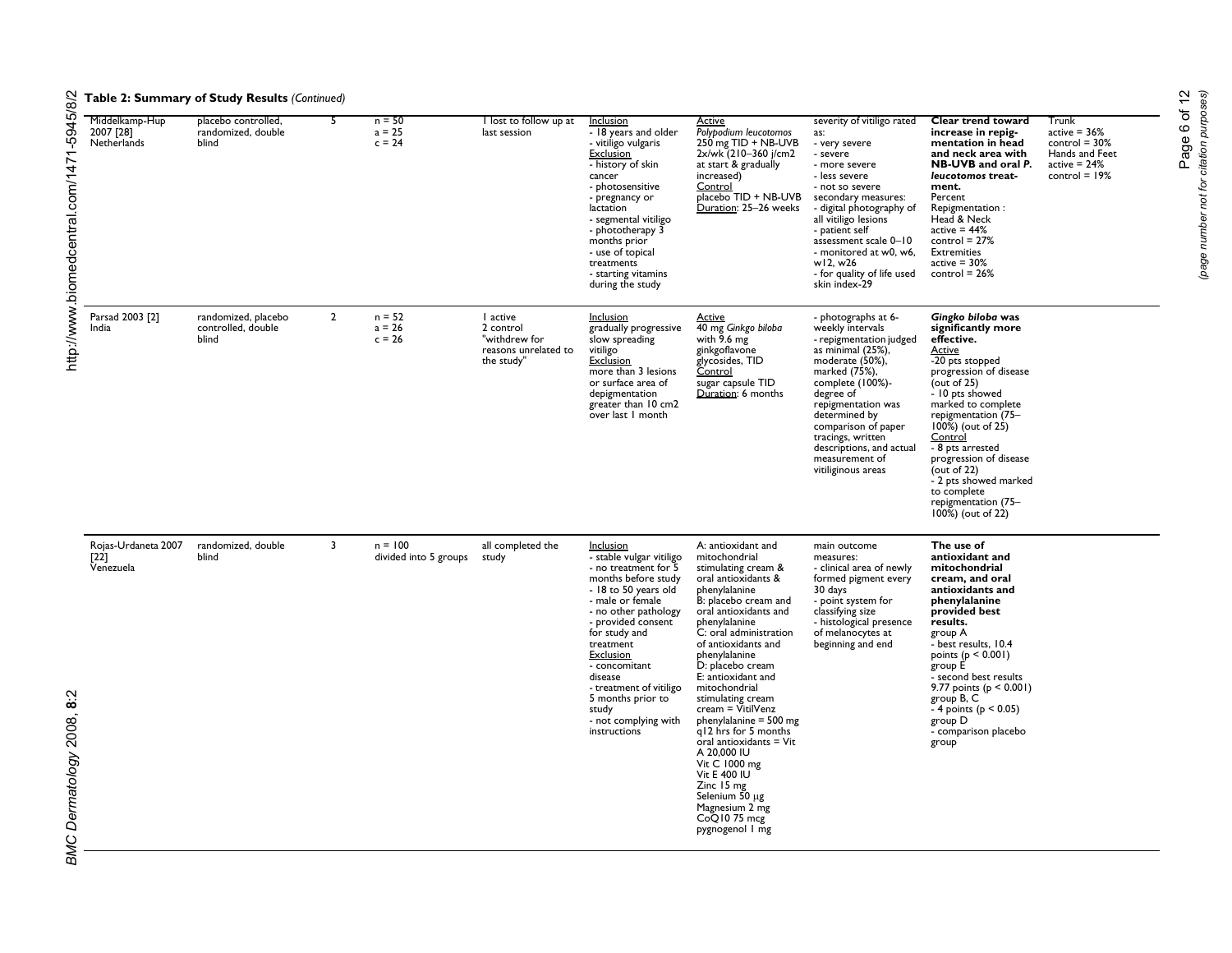| Siddiqui 1994 trial 1<br>$[21]$<br>Netherlands | randomized.<br>controlled, open<br>label           | $\overline{0}$ | $n = 149$<br>A: no $tx = 11$<br>B: I-phe $+UVA = 132$<br>C: I-phe alone = $6$ | out of 132 l-phe +<br>UVA, 60 dropped<br>out because they<br>were unable to<br>attend every 3<br>months for<br>evaluations) | Inclusion<br>- disseminated vitiligo<br>over 10-40% of body<br>- age 18-61 yrs<br>Exclusion<br>- only distal vitiligo<br>- only acrofacial<br>vitiligo<br>- contraindications<br>(same as Carmane<br>1985)<br>- patients in the open<br>trial were not<br>enrolled in the blind<br>trial                                                                              | A: I-phe 50-100 mg/kg<br>+ UVA 2x/wk; 30-45<br>min after I-phe<br>ingestion daily<br>B: I-phe 100 mg alone<br>C: no tx<br>Duration: 1.5 yrs                                                                                                       | length & width<br>measures + color<br>photographs every 3<br>months<br>Repigmentation<br>Classification:<br>- partial $25-40\%$<br>- incomplete 40-60%<br>$-$ good 60 $-80\%$                                                                                        | L-phenylalanine +<br><b>UVB</b> provided<br>better results than<br>L-phenylalanine<br>alone.<br>Group A<br>positive 94<br>stable 20<br>deterioration 18<br>$n = 132$<br>Group C<br>positive 0<br>stable 7<br>deterioration 4<br>$n = 11$                           | Group B<br>positive 0<br>stable 5<br>deterioration I<br>$n = 6$                                                                                                                                |
|------------------------------------------------|----------------------------------------------------|----------------|-------------------------------------------------------------------------------|-----------------------------------------------------------------------------------------------------------------------------|-----------------------------------------------------------------------------------------------------------------------------------------------------------------------------------------------------------------------------------------------------------------------------------------------------------------------------------------------------------------------|---------------------------------------------------------------------------------------------------------------------------------------------------------------------------------------------------------------------------------------------------|----------------------------------------------------------------------------------------------------------------------------------------------------------------------------------------------------------------------------------------------------------------------|--------------------------------------------------------------------------------------------------------------------------------------------------------------------------------------------------------------------------------------------------------------------|------------------------------------------------------------------------------------------------------------------------------------------------------------------------------------------------|
| Siddiqui 1994 trial 2<br>[21]<br>Netherlands   | placebo controlled,<br>randomized, double<br>blind | $\overline{3}$ | $n = 32$                                                                      | 5 in placebo<br>3 active (2 stopped<br>for personal reasons)                                                                | Inclusion<br>18-56 years old<br>vitiligo for 1-33 years                                                                                                                                                                                                                                                                                                               | I-phe 100 mg/kg/day or<br>placebo<br>UVA 2-3x/wk or no<br>irradiation<br>Duration: 6 months                                                                                                                                                       | length and width<br>measured + color<br>photographs every 3<br>months<br>Repigmentation<br>Classification:<br>- partial 25-40%<br>- incomplete 40-60%<br>$-$ good 60 $-80\%$                                                                                         | L-phenylalanine +<br>UVB provided best<br>results.<br>I-phe + UVA<br>positive 6<br>stable 1<br>deterioration I<br>% repigmentation 30-<br>60<br>$n = 8$<br>dropouts 0<br>I-phe<br>positive I<br>stable 3<br>deterioration  <br>% repig 25<br>$n = 5$<br>dropouts 3 | placebo + UVA<br>positive 0<br>stable 4<br>deterioration 2<br>% repig 0<br>$n = 6$<br>dropouts 2<br>placebo<br>positive 0<br>stable 3<br>deterioration 2<br>% repig 0<br>$n = 5$<br>dropouts 3 |
| Tjioe 2002 [31]<br>Sweden                      | randomized, open<br>label, controlled              | $\overline{2}$ | $n = 27$<br>$a = 14$<br>$c = 13$                                              | I active and I<br>control did not<br>repigment more than<br>5% after 4 months<br>and were advised to<br>stop                | Inclusion<br>- male & female over<br>18 yrs<br>- stable vitiligo<br>vulgaris (I year with<br>no changes)<br>- fitzpatrick's skin II -<br>IV<br>Exclusion<br>- other vitiligo<br>treatment<br>- history of skin<br>cancer<br>- on photosensitizing<br>medications<br>- Psychiatric/epileptic<br>disorders<br>- renal failure or<br>allergies to<br>substances in trial | Active<br>$-UVB$ $3x/wk$<br>- oral cobalamin 1000<br>ug sustained release<br><b>BID</b><br>- folic acid 5 mg BID<br>Control<br>- UVB (311 nm) 3x/wk,<br>started at 0.10 l/cm2<br>increased by 0-30% on<br>individual basis<br>Duration: 12 months | primary:<br>visually scored as<br>percentage of<br>repigmentation of<br>depigmented lesions<br>primary criterion were<br>areas showing most<br>active repigmentation<br>secondary:<br>before and after<br>photographs with %<br>repigmentation visually<br>estimated | No significant<br>difference between<br>the two groups.<br>25 out of 27 total<br>showed prominent<br>repigmentation in some<br>areas, I in each group<br>did not respond more<br>than 5%                                                                           |                                                                                                                                                                                                |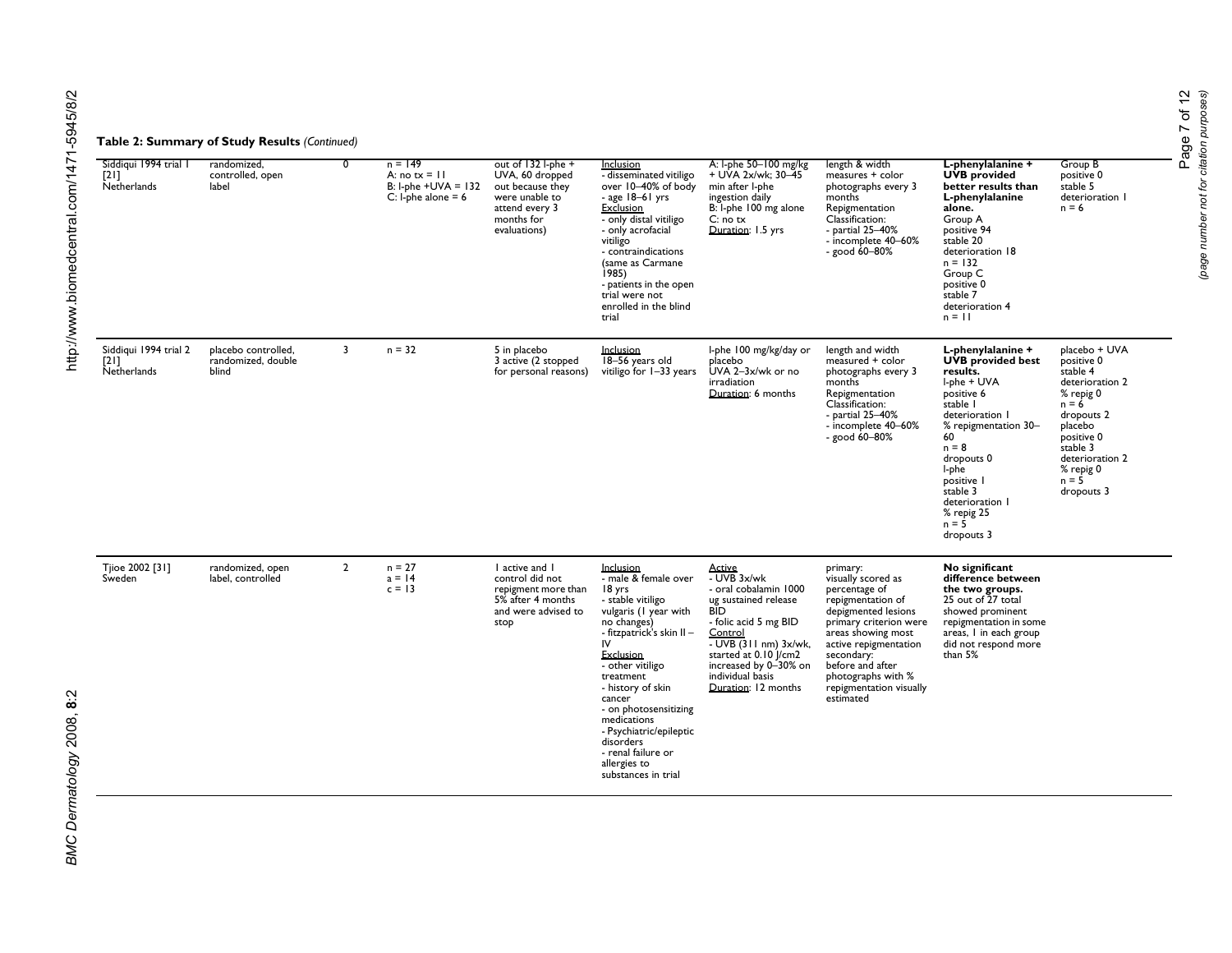| Valkova 2004 [27]<br>Bulgaria   | controlled<br>(group assignment by<br>alternation) |             | $n = 33$<br>$a = 16$<br>$c = 17$ | not reported | Inclusion<br>-vitiligo<br>- male & female and 8<br>kids<br>- age $6-59$ (mean<br>24.3 years)<br>- photo-type II-IV<br>-2-21 years of<br>disease | <b>Active</b><br>- local KUVA<br>- 5% khellin in water/oil<br>applied to lesion area<br>- $\overline{I}$ hr later – UVA – 2–<br>$2.5$ j/cm $2$<br>Control<br>- systemic PUVA<br>- oral psoralen (0.4 mg/<br>kg)<br>$-2$ hrs later-UVA $-1-$<br>$1.5$ i/cm2<br>$-3x/wk$<br>Duration: 4.1 months | - % of repigmentation<br>measured by<br>planimetry (actual<br>measurement)- %<br>repigmentation<br>according to rule of<br>three   | <b>Both KUVA and</b><br><b>PUVA</b> treatment<br>lead to similar<br>results, but KUVA is<br>local, therefore with<br>potentially with less<br>adverse events.<br>active n<br>90-100% 3(18.8%)<br>60-80% 4(25.0%)<br>20-50% 7(56.2%)<br>no effect 2<br>Signs of repigmentation<br>appeared between 10-<br>16 procedures | control n<br>90-100% 2 (11.8%)<br>60-80% 7 (41.2%)<br>20-50% 7 (41.2%)<br>no effect I |
|---------------------------------|----------------------------------------------------|-------------|----------------------------------|--------------|-------------------------------------------------------------------------------------------------------------------------------------------------|------------------------------------------------------------------------------------------------------------------------------------------------------------------------------------------------------------------------------------------------------------------------------------------------|------------------------------------------------------------------------------------------------------------------------------------|------------------------------------------------------------------------------------------------------------------------------------------------------------------------------------------------------------------------------------------------------------------------------------------------------------------------|---------------------------------------------------------------------------------------|
| anonymous 2006<br>[29]<br>Japan | randomized,<br>double blind                        | $\mathbf 0$ | $n = 19$<br>$a = 10$<br>$c = 9$  | not reported | Inclusion<br>generalized vitiligo<br><b>Exclusion</b><br>acral or segmental<br>vitiligo                                                         | Active<br>PUVA + Polypodium<br>leucotomos<br>Control<br>PUVA + placebo<br>Duration: 12 wks                                                                                                                                                                                                     | repigmentation scored<br>as:<br>- none or minimal<br>(<25% repigmentation)<br>- mild (25–50%)<br>- moderate to excellent<br>(250%) | Percentage of<br>patients with skin<br>repig. greater than<br>50% was significantly<br>higher in PUVA +<br>Polypodium<br>active<br>$none = 2$<br>$mild = 3$<br>moderate $= 5$                                                                                                                                          | Control<br>$none = 5$<br>$mild = 4$<br>moderate $= 0$                                 |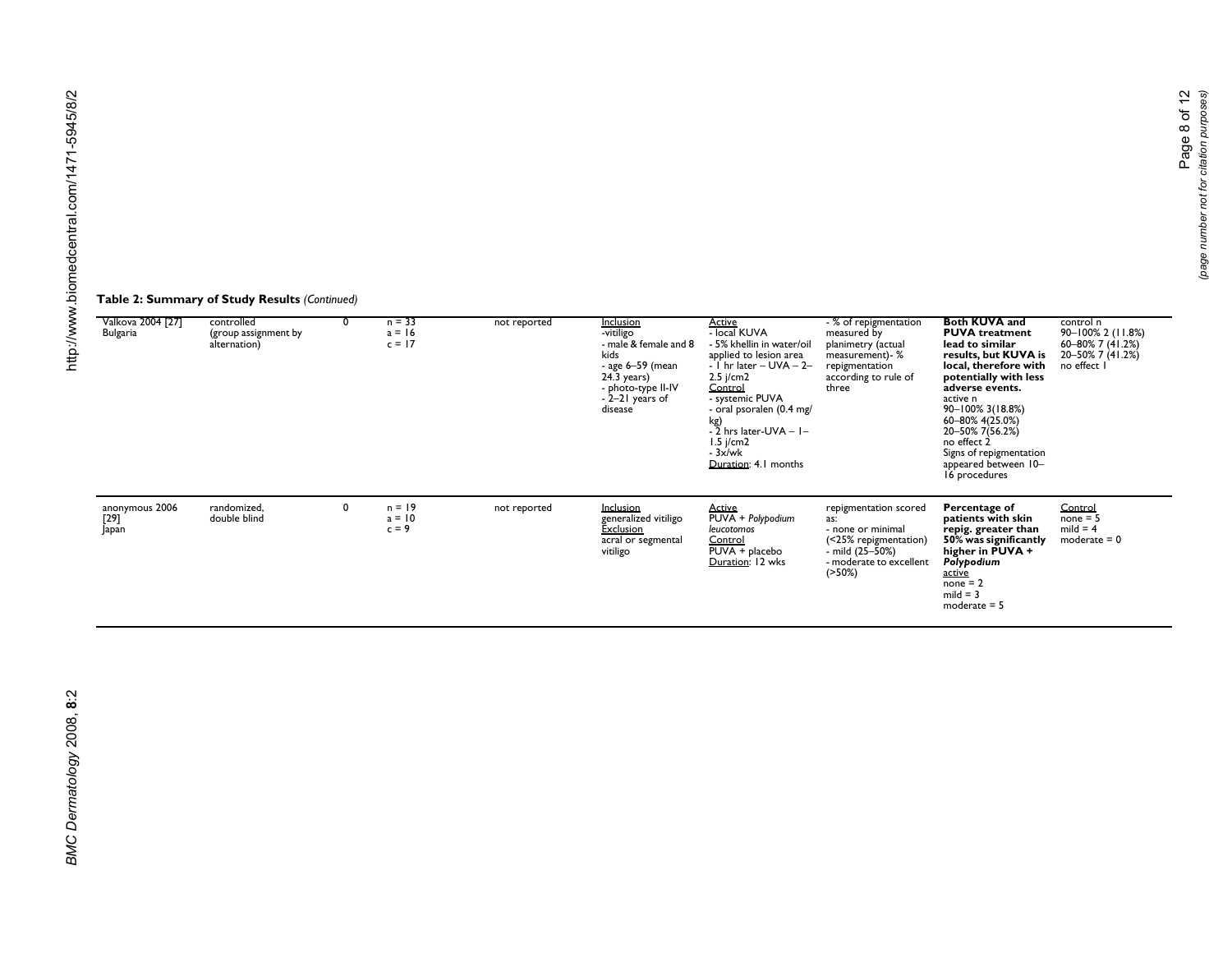cial effects. The studies recruited from 19 to 149 patients. Two of the studies had a Jadad score of 0, and two had a Jadad score of 3. The main problems were lack of randomization and poor control in two studies, high participant dropout in another trial, and inconsistent outcome measures. It is not possible to pool the data from the studies for meta-analytic purposes due to the wide differences in outcome measures. Overall there is moderate evidence that L-phenylalanine has efficacy as an adjunctive agent to phototherapy. Additional controlled research that focuses on L-phenylalanine in conjunction with UVA or UVB phototherapy is necessary to confirm these preliminary findings.

Three trials used traditional Chinese medicinal herbs for the treatment of vitiligo [23-25]. Each clinical trial used different remedies, some given by themselves, or in conjunction with phototherapy or sun tan advice. Specifically, Liu used a Xiaobai mixture containing walnut, red flower, black sesame, black beans, zhi bei fu ping, lu lu tong, and plums; details of the products investigated were not provided for the other two trials. All three trials compared the NHP intervention to conventional biomedical treatments of vitiligo (phototherapy, corticosteroids, or psoralen) in the control group. The studies ranged from 74 to 329 patients and 2–3 months. Even though two of the studies are relatively large (329 and 232 participants), participants were divided into multiple groups. No further details of group allocation are provided. All three trials indicate positive results for the NHP intervention. All three trials received a Jadad score of 1. Varying and poorly described treatments, small treatment group size, and inconsistent outcome measures were the main problems with the studies. It is not possible to pool the data from the studies for meta-analytic purposes due to the varying treatments and differences in outcome measures. Overall, there is weak evidence that some traditional Chinese medicinal herbs may be useful for the treatment of vitiligo. None of the treatments' effects have been replicated and overall the studies are of poor methodological quality.

Six trials investigated the use of plants in the treatment of vitiligo. Four of these trials utilized plants as photosensitizing agents (*Picorrhiza kurroa*, a khellin extract, and two *Polypodium leucotomos*) [26-29] all given orally in conjunction with UVA or UVB phototherapy; one investigated the use of oral *Ginkgo biloba* by itself (40 mg TID) [2]; and one investigated the topical use of an extract of *Cucumis melo* [30]. Treatments lasted from 3 to 12 months, and the studies were small, ranging from 9 to 50 participants. Only one trial by Middelkamp-Hup utilising *Polypodium leucotomos* was of good quality, scoring 5 on the Jadad scale, while the quality of the other four trials was poor, reflected by Jadad scores ranging from 0 to 2. The main

problems with the studies were the small sample size, poor study design, and inconsistent outcome measures. Overall, there is weak evidence that photosensitizing plants can be effective in conjunction with phototherapy, and moderate evidence that *Ginkgo biloba* by itself can be useful for vitiligo. *Cucumis melo* treatment was not found to be statistically significant over placebo cream. Additional research to confirm these preliminary trials is necessary.

Two trials investigated the use of vitamins as adjuvants to UVA or UVB phototherapy [31,32]. Oral cobalamin (1000 mcg BID) and folic acid (5 mg BID) were given in one trial, and oral vitamin E was given in another (900 IU, type of vitamin E not specified). After 12 months of treatment the cobalamin and folic acid study reported no significant difference compared to a phototherapy control. On the other hand, 6 months of treatment with combined vitamin E and phototherapy achieved significantly better repigmentation than phototherapy only. The studies were small, ranging from 27 to 30 participants, and neither had a Jadad score greater than 2. There was a lack of statistical information, and inconsistent outcome measures were used. Overall, there is no evidence for using oral cobalamin and folic acid with phototherapy for the treatment of vitiligo, while the evidence for vitamin E as an adjunct to phototherapy is weak.

Only five trials discussed adverse events, the most common of which were erythema, pruritis, and nausea. Erythema was reported in studies utilizing phototherapy. Pruritis was reported in trials using metoxsalen with *Picorrhiza kurroa* and *Polypodium leucotomos* with phototherapy. Nausea and gastrointestinal complaints were reported in trials utilizing *Ginkgo biloba*, *P. leucotomos* with phototherapy, and Vitamin E with phototherapy. It is difficult to ascertain whether the NHPs or their concomitant treatments caused these adverse reactions. All reported adverse reactions were minor. Most studies did not adequately report adverse events, and the small sample size of the trials makes generalizations difficult. A complete list of adverse events reported is in Table 3.

# **Discussion**

Most of the clinical trials identified were uncontrolled, and thus could not be included in this review. Of the controlled clinical trials reviewed, most were of poor methodological quality with only one trial receiving a Jadad score of four or greater, and 13 receiving a score of three or less. Only five trials could be classified as randomized controlled trials. We found that most of the studies were poorly reported, often lacking information on dosage frequency, dosage strength, participant withdrawal, statistical analyses and randomization. Few were double blind, and there is no mention of compliance in any report. These findings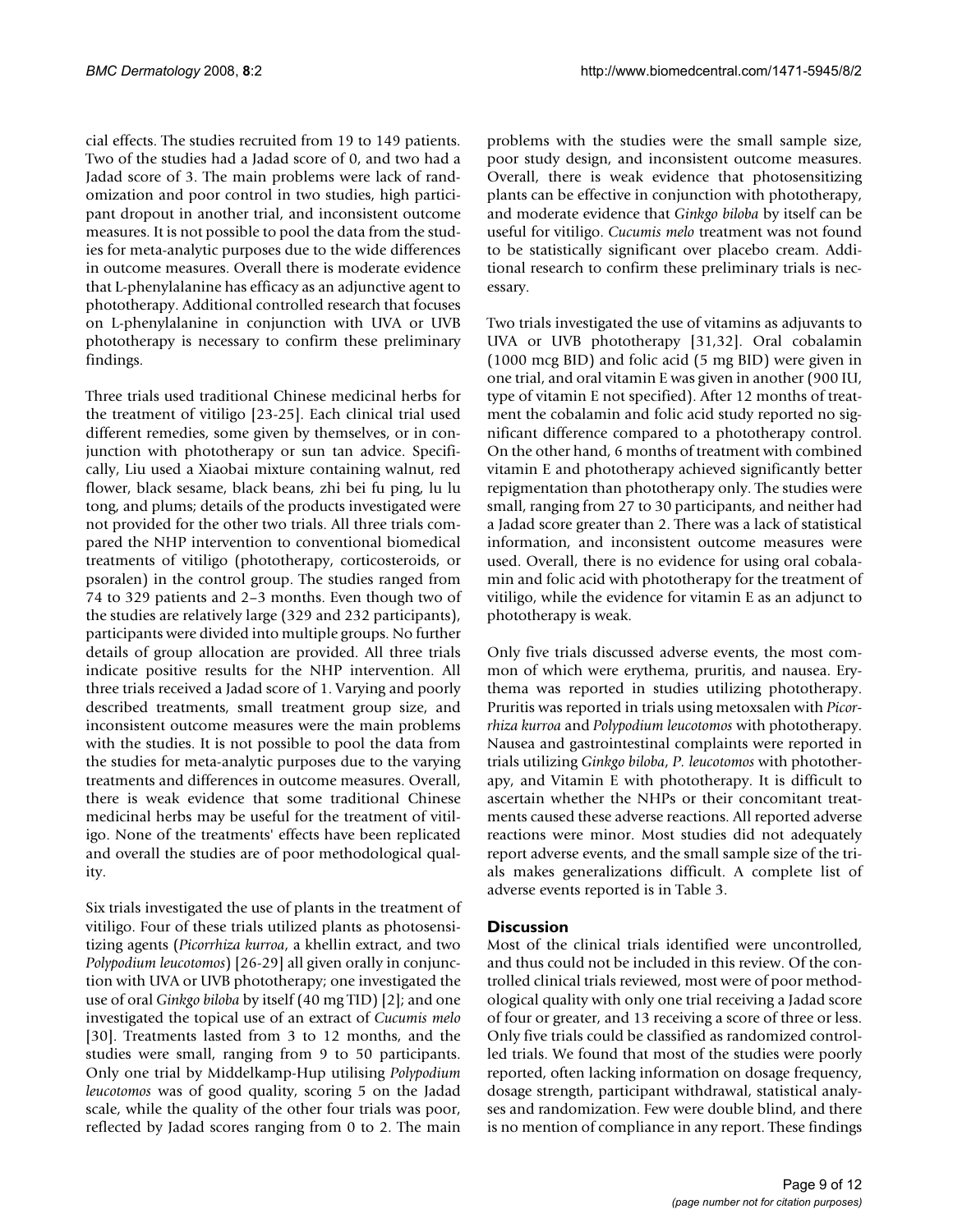| Study ID                 | Intervention                          | <b>Adverse Events</b>                                                                                                                           |
|--------------------------|---------------------------------------|-------------------------------------------------------------------------------------------------------------------------------------------------|
| Akyol 2002 [32]          | vit E + UVA<br>vs UVA                 | erythema, nausea, headaches in both groups                                                                                                      |
| Bedi 1989 [26]           | vs methoxsalen                        | methoxsalen + Picorrhiza kurroa pruritis in "some cases", "no long term side effects"                                                           |
| Middelkamp-Hup 2007 [28] | Polybodium leucotomos + UVB<br>vs UVB | mild transient itching (10 active, 5 control); dryness of skin (5 active, 3 control);<br>mild gastrointestinal complaints (4 active, 5 control) |
| Parsad 2003 [2]          | Ginko biloba<br>vs placebo            | 2 subjects experienced nausea                                                                                                                   |
| Tiioe 2002 [31]          | UVB+cobalamin+folic acid<br>vs UVB    | transient erythema in all patients within 24 hrs of phototherapy, prickling sensation<br>at site of erythema                                    |

#### **Table 3: Adverse Events**

are consistent with the poor quality of vitiligo trials of conventional biomedical treatments, as discussed in the systematic review by Whitton [1] for the Cochrane collaboration.

Whitton [1] also expressed concern with the lack of common, reliable outcome parameters and the variation of methods for scoring repigmentation. Our findings mirror this problem. We found that most NHP trials set several repigmentation ranges and measured the number of participants falling into each category at the end of treatment. These repigmentation ranges seem to be arbitrary and vary between trials, making data pooling and comparing results across treatments difficult.

Further clinical research in the treatment of vitiligo is necessary. Two areas are particularly intriguing. First, well designed clinical trials should attempt to replicate the studies utilizing L-phenylalanine in conjunction with phototherapy treatment. Several small clinical trials published so far provide positive results consistently with replication, but larger more definitive trials are necessary. Second, the use of *Ginkgo biloba* alone for the treatment of vitiligo holds potential promise. The use of *Gingko biloba* without phototherapy is likely to avoid the adverse reactions and unknown long term risks associated with phototherapy. If effective, *Ginko biloba* would also be a less costly and easier treatment for vitiligo. Parsaud's trial is methodologically sound, and provides promising results. However, one published trial is not enough evidence to impact clinical practice. The need to find a safe and effective treatment is particularly important with vitiligo, where up to 50% of cases develop in the paediatric population; at a time when the condition has the greatest impact on psychological development.

The poor quality of vitiligo trials has been recognized. Several validated vitiligo outcome measures have recently been suggested and should be utilized in future clinical trials. One such measure is the Vitiligo Area Scoring Index (VASI) which takes into account both the lesion area and

the intensity of depigmentation [33]. An even more precise measurement of vitiligo has been described by the Vitiligo European Task Force [34]. The first component summarizes relevant disease and patient information, while the second component is an assessment system evaluating the extent of depigmentation using the rule of 9's. (The rule of 9's is a quick way of estimating the affected skin's surface area, where the palm is 1% of the surface area; arms, and face & scalp are each 9% of the surface area; and legs, the back, and front are 18% each). In addition, the disease is staged based on cutaneous and hair pigmentation of the largest lesion in each body area, and ranked on a scale from 0–4. Assessment of spreading is based on a Wood's lamp examination of the largest lesion in each body area. The clinical use of this system has been evaluated by several European University clinics, and has showed good internal reliability [34]. Future trials should also differentiate and evaluate vitiligo treatments among their ability to induce stability, thus arresting further depigmentation, and repigmentation.

Our review is limited by the poor quality of the clinical trials. While there are many published clinical trials using NHPs for the treatment of vitiligo, there is a lack of randomized clinical trials. The different NHPs tested, and the variability of the outcome measures make it impossible to pool any data. Many trials seem to be explorative trials, with no published follow up investigations replicating the findings.

## **Conclusion**

Reports investigating the efficacy of NHPs for vitiligo exist, but are of poor methodological quality and contain significant reporting flaws. Most trials use NHPs as an adjunct to UVA or UVB phototherapy. There are few controlled trials assessing efficacy of NHPs for vitiligo, but those that have been published generally show weakly positive outcomes with few adverse reactions. L-phenylalanine used with phototherapy shows promise. The use of oral *Ginkgo biloba* as monotherapy for vitiligo is also promising. Ginkgo's apparent efficacy without the need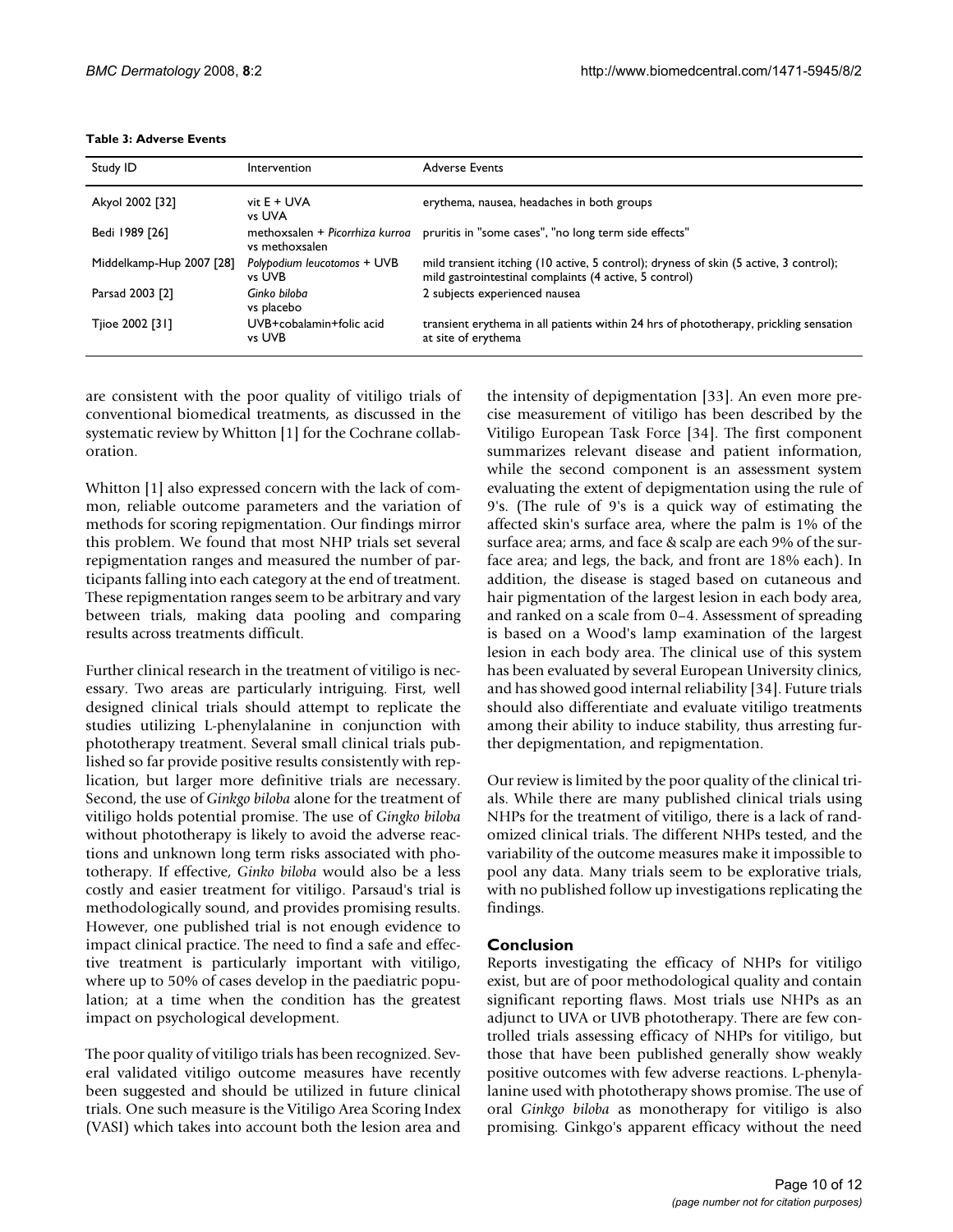for phototherapy, thus eliminating the adverse events inherent with phototherapy make it a therapeutic option worth investigating. Further high quality investigations into the use of NHPs in the treatment of vitiligo, particularly L-phenylalanine and *Ginkgo biloba* are needed.

## **List of Abbreviations**

CAM: complementary and alternative medicine; JAMA: the Journal of the American Medical Association; NHP: natural health product; PUVA: psoralen with ultra violet light A; TCM: traditional Chinese medicine; UVB: ultra violet light B.

## **Competing interests**

The authors declare that they have no competing interests.

## **Authors' contributions**

OS conceived of the study, carried out the data collection and review, drafted the manuscript and approved the final submitted version. HSB conceived of the study, guided the design, helped to resolve methodological concerns, critically revised the manuscript and approved the final submitted version.

## **Acknowledgements**

**Translators:**Vickie Chang, Kosta Cvijovic, Kathy Szczurko, Svitlana Yurchenko, Rishma Walji.

**Funding:**During the duration of this project Orest Szczurko received a Complementary and Alternative Medicine in Paediatrics Masters Scholarship from the Sick Kids Foundation; Heather Boon was funded as a Canadian Institutes of Health Research New Investigator.

#### **References**

- 1. Whitton ME, Ashcroft DM, Barrett CW, Gonzalez U: **Interventions for vitiligo [Systematic Review].** *Cochrane Database of Systematic Reviews 2007;(3)* .
- Parsad D, Pandhi R, Juneja A: Effectiveness of oral Ginkgo biloba **in treating limited, slowly spreading vitiligo.** *Clinical & Experimental Dermatology* 2003, **28(3):**285-287.
- 3. Sehgal VN, Srivastava G: **[Vitiligo: compendium of clinico-epi](http://www.ncbi.nlm.nih.gov/entrez/query.fcgi?cmd=Retrieve&db=PubMed&dopt=Abstract&list_uids=17558045)[demilogical features.](http://www.ncbi.nlm.nih.gov/entrez/query.fcgi?cmd=Retrieve&db=PubMed&dopt=Abstract&list_uids=17558045)** *Indian J Dermatol Venereol Leprol* 2007, **73(3):**149-156.
- 4. Halder RMMD, Nootheti PKMD: **Ethnic skin disorders overview. [Miscellaneous].** *Journal of the American Academy of Dermatology June 2003;48(6 (Part 2)) Supplement:S143-S148* .
- 5. Behl PN, Bhatia RK: **400 cases of vitiligo A clinicotherapeutic analysis.** *Indian J Dermatol* 1971, **17:**51-53.
- 6. Mehta HR, Shah KC, Theodore C: **[Epidemiological study of vitil](http://www.ncbi.nlm.nih.gov/entrez/query.fcgi?cmd=Retrieve&db=PubMed&dopt=Abstract&list_uids=4756867)[igo in Surat area, South Gujarat.](http://www.ncbi.nlm.nih.gov/entrez/query.fcgi?cmd=Retrieve&db=PubMed&dopt=Abstract&list_uids=4756867)** *Indian Journal of Medical Research* 1973, **61:**145-154.
- 7. Barona M, Arrunategui A, Falabella R, Alzate A: **[An epidemiologic](http://www.ncbi.nlm.nih.gov/entrez/query.fcgi?cmd=Retrieve&db=PubMed&dopt=Abstract&list_uids=7673496) [case-control study in a population with vitiligo.](http://www.ncbi.nlm.nih.gov/entrez/query.fcgi?cmd=Retrieve&db=PubMed&dopt=Abstract&list_uids=7673496)** *Journal of the American Academy of Dermatology* 1995, **33(4):**621-625.
- 8. Ongenae K, Beelaert L, Van Geel N, Naeyaert JM: **[Psychosocial](http://www.ncbi.nlm.nih.gov/entrez/query.fcgi?cmd=Retrieve&db=PubMed&dopt=Abstract&list_uids=16405601) [effects of vitiligo.](http://www.ncbi.nlm.nih.gov/entrez/query.fcgi?cmd=Retrieve&db=PubMed&dopt=Abstract&list_uids=16405601)** *J Eur Acad Dermatol Venereol* 2006, **20(1):**1-8.
- Porter J, Beuf AH, Nordlund JJ, Lerner AB: [The effect of vitiligo on](http://www.ncbi.nlm.nih.gov/entrez/query.fcgi?cmd=Retrieve&db=PubMed&dopt=Abstract&list_uids=2312803) **[sexual relationships.](http://www.ncbi.nlm.nih.gov/entrez/query.fcgi?cmd=Retrieve&db=PubMed&dopt=Abstract&list_uids=2312803)** *Journal of the American Academy of Dermatology* 1990, **22(1 Pt 1):**221-222.
- 10. Porter J, Beuf AH, Nordlund JJ, AB. L: **[Response to cosmetic dis](http://www.ncbi.nlm.nih.gov/entrez/query.fcgi?cmd=Retrieve&db=PubMed&dopt=Abstract&list_uids=3608575)[figurement: Patients with vitiligo.](http://www.ncbi.nlm.nih.gov/entrez/query.fcgi?cmd=Retrieve&db=PubMed&dopt=Abstract&list_uids=3608575)** *Cutis* 1987, **39((6)):**493-494.
- 11. Forschner T, Buchholtz S, Stockfleth E: **[Current state of vitiligo](http://www.ncbi.nlm.nih.gov/entrez/query.fcgi?cmd=Retrieve&db=PubMed&dopt=Abstract&list_uids=17537039) [therapy - evidence based analysis of the literature.](http://www.ncbi.nlm.nih.gov/entrez/query.fcgi?cmd=Retrieve&db=PubMed&dopt=Abstract&list_uids=17537039)** *J Dtsch Dermatol Ges* 2007, **5(6):**467-475.
- 12. Grimes PEMD: **New Insights and New Therapies in Vitiligo.**
- **[Miscellaneous Article].** *JAMA February 9, 2005;293(6):730-735* . H: [[http://www.hc-sc.gc.ca/dhp-mps/prodnatur/index](http://www.hc-sc.gc.ca/dhp-mps/prodnatur/index-eng.php)[eng.php](http://www.hc-sc.gc.ca/dhp-mps/prodnatur/index-eng.php)].
- 14. Beers MH, Berkow R: **The Merck Manual of Diagnosis and Therapy.** 1999:835-836. Seventeenth Edition
- 15. Jadad A, Moore A, Carroll D, Jenkinson C, Reynolds J, Gavaghan D, McQuay D: **[Assessing the Quality of Reports of Randomized](http://www.ncbi.nlm.nih.gov/entrez/query.fcgi?cmd=Retrieve&db=PubMed&dopt=Abstract&list_uids=8721797) [Clinical Trials: Is Blinding Necessary?](http://www.ncbi.nlm.nih.gov/entrez/query.fcgi?cmd=Retrieve&db=PubMed&dopt=Abstract&list_uids=8721797)** *Controlled Clinical Trials* 1996, **17:**1-12.
- 16. Gagnier JJ, DeMelo J, Boon H, Rochon P, Bombardier C: **Quality of Reporting of Randomized Controlled Trials of Herbal Medicine Interventions.** *The American Journal of Medicine* 2006, **119(9):**800.e1-11.
- 17. Peloso PM, Gross AR, Haines TA, Trinh K, Goldsmith CH, Aker P: **[Medicinal and injection therapies for mechanical neck disor](http://www.ncbi.nlm.nih.gov/entrez/query.fcgi?cmd=Retrieve&db=PubMed&dopt=Abstract&list_uids=16652427)[ders: a Cochrane systematic review.](http://www.ncbi.nlm.nih.gov/entrez/query.fcgi?cmd=Retrieve&db=PubMed&dopt=Abstract&list_uids=16652427)** *Journal of Rheumatology* 2006, **33(5):**957-967.
- 18. Klassen T, Pham B, Lawson M, Moher D: **[For randomized control](http://www.ncbi.nlm.nih.gov/entrez/query.fcgi?cmd=Retrieve&db=PubMed&dopt=Abstract&list_uids=16018911)[led trials, the quality of reports of complementary and alter](http://www.ncbi.nlm.nih.gov/entrez/query.fcgi?cmd=Retrieve&db=PubMed&dopt=Abstract&list_uids=16018911)native medicine was as good as reports of conventional [medicine.](http://www.ncbi.nlm.nih.gov/entrez/query.fcgi?cmd=Retrieve&db=PubMed&dopt=Abstract&list_uids=16018911)** *Journal of Clinical Epidemiology* 2005, **58:**763-768.
- 19. Nartey L, Huwiler-Muntener K, Shang A, Liewald K, Juni P, Egger M: **[Matched-pair study showed higher quality of placebo-con](http://www.ncbi.nlm.nih.gov/entrez/query.fcgi?cmd=Retrieve&db=PubMed&dopt=Abstract&list_uids=17606174)trolled trials in Western phytotherapy than conventional [medicine.](http://www.ncbi.nlm.nih.gov/entrez/query.fcgi?cmd=Retrieve&db=PubMed&dopt=Abstract&list_uids=17606174)** *Journal of Clinical Epidemiology* 2007:787-794.
- Cormane RH, Siddiqui AH, Westerhof W, Schutgens RB: [Phenyla](http://www.ncbi.nlm.nih.gov/entrez/query.fcgi?cmd=Retrieve&db=PubMed&dopt=Abstract&list_uids=3885873)**[lanine and UVA light for the treatment of vitiligo.](http://www.ncbi.nlm.nih.gov/entrez/query.fcgi?cmd=Retrieve&db=PubMed&dopt=Abstract&list_uids=3885873)** *Archives of Dermatological Research* 1985, **277(2):**126-130.
- 21. Siddiqui AH, Stolk LML, Bhaggoe R, Hu R, Schutgens RBH, Westerhof W: **[L-Phenylalanine and UVA irradiation in the treatment of](http://www.ncbi.nlm.nih.gov/entrez/query.fcgi?cmd=Retrieve&db=PubMed&dopt=Abstract&list_uids=8186511) [vitiligo.](http://www.ncbi.nlm.nih.gov/entrez/query.fcgi?cmd=Retrieve&db=PubMed&dopt=Abstract&list_uids=8186511)** *Dermatology* 1994, **188(3):**215-218.
- 22. Rojas-Urdaneta JE, Poleo-Romero AG: **[\[Evaluation of an antioxi](http://www.ncbi.nlm.nih.gov/entrez/query.fcgi?cmd=Retrieve&db=PubMed&dopt=Abstract&list_uids=17432541)dant and mitochondria-stimulating cream formula on the [skin of patients with stable common vitiligo\]. \[Spanish\].](http://www.ncbi.nlm.nih.gov/entrez/query.fcgi?cmd=Retrieve&db=PubMed&dopt=Abstract&list_uids=17432541)** *Investigacion Clinica* 2007, **48(1):**21-31.
- 23. Cheng YQ, Shi DR: **[Clinical analysis of the effects of a combined therapy with Vernonia anthelmintica and others on 329 cases of vitiligo]. [Chinese].** *Chung Hsi i Chieh Ho Tsa Chih Chinese Journal of Modern Developments in Traditional Medicine* **7(6):**350-351.
- 24. Liu ZJ, Xiang YP: **[Clinical observation on treatment of vitiligo with xiaobai mixture]. [Chinese].** *Zhongguo Zhong Xi Yi Jie He Za Zhi Zhongguo Zhongxiyi Jiehe Zazhi/Chinese Journal of Integrated Traditional & Western Medicine/Zhongguo Zhong Xi Yi Jie He Xue Hui, Zhongguo Zhong Yi Yan Jiu Yuan Zhu Ban* 2003, **23(8):**596-598.
- 25. Jin Qx, M. WJ, D. ZS, Y. GM, P. WH, Y. SS: **Clinical efficacy observation of combined treatment with Chinese traditional medicine and western medicine for 407 cases of vitiligo (Chinese).** *Journal of Clinical Dermatology* 1983, **12(1):**9-11.
- 26. Bedi KL, Zutshi U, Chopra CL, Amla V: **[Picrorhiza kurroa, an](http://www.ncbi.nlm.nih.gov/entrez/query.fcgi?cmd=Retrieve&db=PubMed&dopt=Abstract&list_uids=2615440) [Ayurvedic herb, may potentiate photochemotherapy in vitil](http://www.ncbi.nlm.nih.gov/entrez/query.fcgi?cmd=Retrieve&db=PubMed&dopt=Abstract&list_uids=2615440)[igo.](http://www.ncbi.nlm.nih.gov/entrez/query.fcgi?cmd=Retrieve&db=PubMed&dopt=Abstract&list_uids=2615440)** *J Ethnopharmacol* 1989, **27(3):**347-352.
- 27. Valkova S, Trashlieva M, Christova P: **[Treatment of vitiligo with](http://www.ncbi.nlm.nih.gov/entrez/query.fcgi?cmd=Retrieve&db=PubMed&dopt=Abstract&list_uids=14987278) [local khellin and UVA: comparison with systemic PUVA.](http://www.ncbi.nlm.nih.gov/entrez/query.fcgi?cmd=Retrieve&db=PubMed&dopt=Abstract&list_uids=14987278) [\[Report\].](http://www.ncbi.nlm.nih.gov/entrez/query.fcgi?cmd=Retrieve&db=PubMed&dopt=Abstract&list_uids=14987278)** *Clin Exp Dermatol* 2004, **29(2):**180-184.
- 28. Middelkamp-Hup MA, Bos JD, Rius-diaz F, Gonzalez S, Westerhof W: **[Treatment of vitiligo vulgaris with narrow-band UVB and](http://www.ncbi.nlm.nih.gov/entrez/query.fcgi?cmd=Retrieve&db=PubMed&dopt=Abstract&list_uids=17659004) oral Polypodium leucotomos extract: a randomized double [blind placebo-controlled study.](http://www.ncbi.nlm.nih.gov/entrez/query.fcgi?cmd=Retrieve&db=PubMed&dopt=Abstract&list_uids=17659004)** *J Eur Acad Dermatol Venereol* 2007, **21(7):**942-950.
- 29. anonymous: **[Systemic immunomodulatory effects of Polypo](http://www.ncbi.nlm.nih.gov/entrez/query.fcgi?cmd=Retrieve&db=PubMed&dopt=Abstract&list_uids=16423508)[dium leucotomos as an adjuvant to PUVA therapy in gener](http://www.ncbi.nlm.nih.gov/entrez/query.fcgi?cmd=Retrieve&db=PubMed&dopt=Abstract&list_uids=16423508)[alized vitiligo: a pilot study.](http://www.ncbi.nlm.nih.gov/entrez/query.fcgi?cmd=Retrieve&db=PubMed&dopt=Abstract&list_uids=16423508)** *Journal of Dermatological Science* 2006:213-216.
- 30. Khemis A, Ortonne JP: **Comparative study of vegetable extracts possessing active superoxide dismutase and catalase (Vitix) plus selective UVB phototherapy versus an excipient plus selective UVB phototherapy in the treatment of common vitiligo. [French].** *Nouvelles Dermatologiques* 2004, **23(1):**45-46.
- 31. Tjioe M, Gerritsen MJ, Juhlin L, van de Kerkhof PC: **[Treatment of](http://www.ncbi.nlm.nih.gov/entrez/query.fcgi?cmd=Retrieve&db=PubMed&dopt=Abstract&list_uids=12430737) [vitiligo vulgaris with narrow band UVB \(311 nm\) for one year](http://www.ncbi.nlm.nih.gov/entrez/query.fcgi?cmd=Retrieve&db=PubMed&dopt=Abstract&list_uids=12430737) and the effect of addition of folic acid and vitamin B12.[erra[tum appears in Acta Derm Venereol. 2002;82\(6\):485.\].](http://www.ncbi.nlm.nih.gov/entrez/query.fcgi?cmd=Retrieve&db=PubMed&dopt=Abstract&list_uids=12430737)** *Acta Dermato-Venereologica* 2002, **82(5):**369-372.